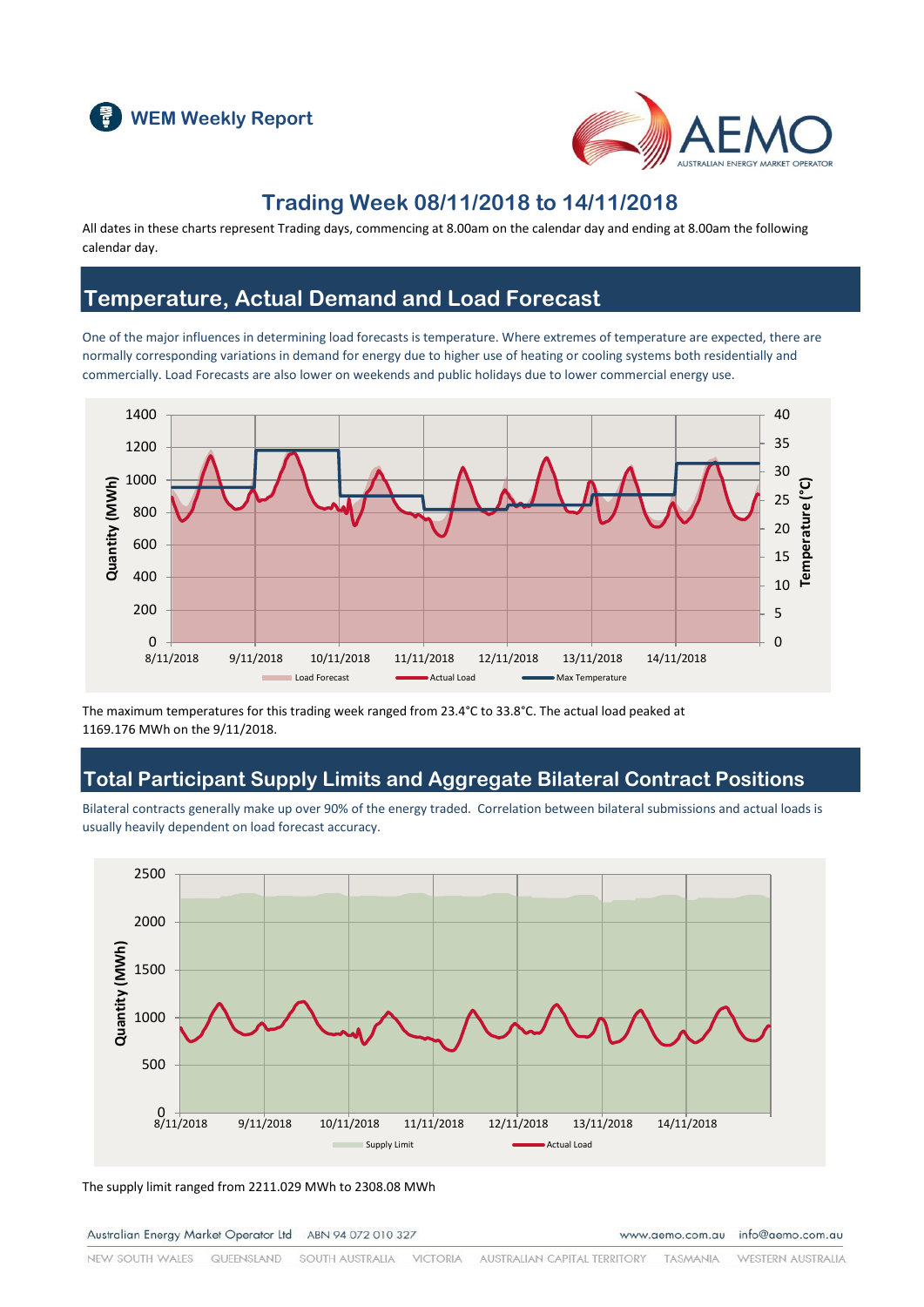# **Net Balancing Market Trades**

Bilateral contracts and STEM trading are generally based on the forecast energy requirements of Participants. When the forecast requirements are higher or lower than the actual requirements for a day, this Market energy must be bought and sold in the balancing mechanism. This graph shows the estimated net balancing trades.



The majority of the balancing activity this week occurred within Balancing Supply. The maximum balancing demand for the week reached 102.518 MWh on the 10/11/2018. The maximum balancing supply for the week reached -220.335 MWh on the 11/11/2012.

# **Total Traded Energy**

This chart represents a comparison between the total net energy that is traded in Bilateral Contracts, the STEM and the balancing mechanism. Balancing Supply represents cases in which the total contract position is greater than the demand and customers must supply energy back to balancing. Balancing Demand represents cases in which the total contract position is less than the demand and customers must purchase energy from balancing.



Total balancing supply equalled -21623.218 MWh whereas total balancing demand equalled 1620.322 MWh. The Total STEM Traded quantity was 21245.492 MWh, with the STEM Clearing Quantity ranging between 10 MWh and 186.813 MWh.